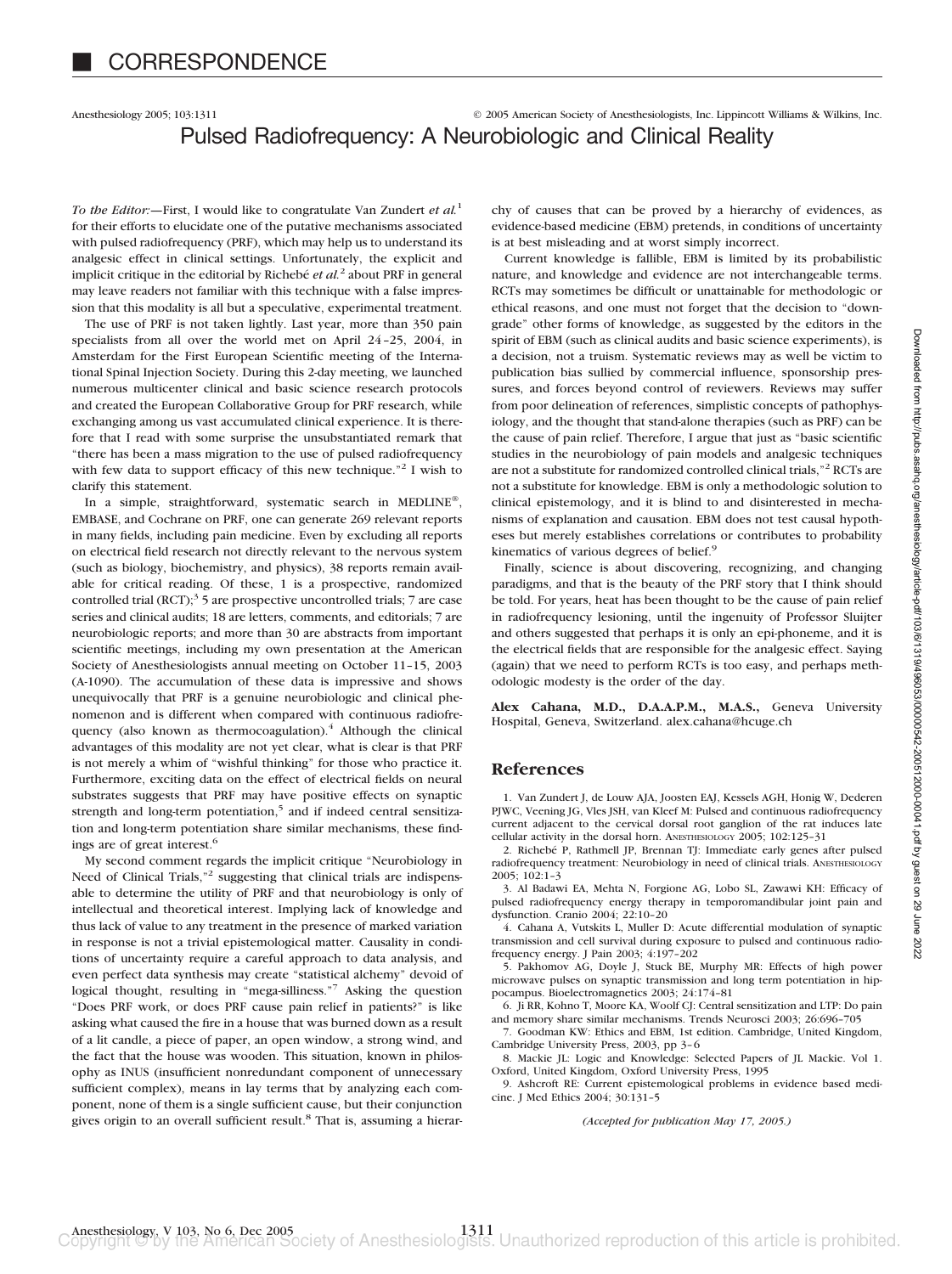Anesthesiology 2005; 103:1312 © 2005 American Society of Anesthesiologists, Inc. Lippincott Williams & Wilkins, Inc.

# A Comment on the History of the Pulsed Radiofrequency Technique for Pain Therapy

*To the Editor:—*As one of the inventors of the pulsed radiofrequency technique for pain therapy, I disagree with the Editorial View of the history of this technique.<sup>1</sup> The authors state that the history was based on a "personal written communication" from William Rittman, M.S. (Principal, RF Medical Devices, Middleton, MA). The editorial stated that there was a chance meeting at a 1995 scientific conference in Austria between Mr. Rittman and Menno Sluijter, M.D., Ph.D. (Professor Emeritus, Department of Anesthesia, Maastricht University, Maastricht, Netherlands), and a Soviet-bloc scientist, and

this scientist challenged the conventional belief that pain relief after radiofrequency treatment was a result of tissue destruction, suggesting that pain relief could result from the strong magnetic fields induced by voltage fluctuations in the area of treatment. Mr. Rittman returned to the bench and quickly devised a means of creating the same high-voltage fluctuations without any heating at the tip of the needle by using pulses of electrical current rather that continuous current. Dr. Sluijter immediately introduced the technique into clinical practice . . .

In my opinion, Mr. Rittman's view of the history of pulsed radiofrequency, as described in the editorial, is factually incorrect and misleading, and ignores the roles that Dr. Sluijter and I played in it. I give my view of the history here.

I was the scientific director of all radiofrequency generators and radiofrequency electrodes built at Radionics since 1970, including the first pulsed radiofrequency unit in 1995. I was also the overall director of Radionics. Mr. Rittman reported to me, and I was aware of all research he was doing. I was the main contact at Radionics with Dr. Sluijter, with whom I had worked closely since 1977. Therefore, I know the history well.

After the meeting with the Soviet-bloc scientist, Dr. Sluijter and Mr. Rittman were intrigued by his magnetic field idea and discussed it with me. I made quantitative estimates that magnetic field effects are negligible for our parameter range and that only the electrical field could possibly produce biologic effects to reduce pain, outside of the known radiofrequency heating effects. To test the magnetic field hypothesis, Mr. Rittman suggested disconnecting the reference electrode to isolate the magnetic effect and eliminate electric effects. I again argued that pain relief effects when the reference electrode was disconnected could only arise from either a transient electric field pulse when the radiofrequency is turned on or from capacitively induced radiofrequency electric fields. Dr. Sluijter tried this suggestion on a few patients, and some of them experienced pain relief. However, the percentage of success was not high enough to be convincing.

Dr. Sluijter then called me and suggested making a stream of pulses that might work better than a transient electric field pulse that I had postulated earlier. I liked his idea. Intense discussions followed among Sluijter, Rittman, and myself on an appropriate pulsed radiofrequency waveform that would be practically adaptable to the existing Radionics RFG  $-3C$  RF Lesion Generator. Careful attention had to be given to what was possible and safe related to the existing generator's circuits, software, and signal outputs. This led to the specification for the first pulsed radiofrequency generator. The actual design and bench work to build the first pulsed radiofrequency unit in 1995 was not done by Mr. Rittman at all. It was done by two other Radionics engineers: Raymond Fredricks and Jack Thomasian. The unit was sent to Dr. Sluijter, and he did a small patient series with the unit in early 1996. The results were encouraging. At that time, I performed more detailed calculations to prove that the magnetic field near our electrode at our radiofrequency voltages and frequencies is about 1 gauss, approximately equal to the earth's magnetic field. Therefore, the magnetic field is irrelevant. I also calculated that the electric fields and currents are very large, in biologic terms, and are the likely agents to produce the clinical effect observed.

Sluijter, Cosman, Rittman, and van Kleef published the world's first article on pulsed radiofrequency, which included the above work, in *The Pain Clinic* in 1998.<sup>2</sup> A U.S. patent on pulsed radiofrequency for pain therapy was first applied for in June 1996 with the proper inventors: Sluijter, Rittman, and Cosman.<sup>3</sup> Four U.S. patents were eventually issued stemming from that initial patent application.

The discovery of the pulsed radiofrequency technique for pain therapy involved many events, exchanges of ideas among the inventors, and well-thought-out implementations. It was certainly not a quick, solo performance by Mr. Rittman as the editorial portrays.

**Eric R. Cosman, Ph.D.,** Professor of Physics, Emeritus, Massachusetts Institute of Technology, Cambridge, Massachusetts. ecosman@cosmancompany.com

### **References**

*(Accepted for publication May 17, 2005.)*

Dr. Cosman was a stockholder in and the President of Radionics, Inc. (Burlington, MA), in 1995 and 1996, when the development of pulsed radiofrequency was done. Radionics financed that development. Dr. Cosman was also an author on the four patents issued on pulsed radiofrequency as cited in Sluijter *et al.*<sup>2</sup> Dr. Cosman sold Radionics in January 2000 and no longer has any financial interest in Radionics or the above-mentioned patents. Dr. Cosman is currently a stockholder in and the president of Cosman Medical, Inc., Burlington, Massachusetts, which manufactures radiofrequency generator systems that can be used in the field of pain management.

<sup>1.</sup> Richebé P, Rathmell JP, Brennan TJ: Immediate early genes after pulsed radiofrequency treatment: Neurobiology in need of clinical trials. ANESTHESIOLOGY  $2005: 102:1 - 3$ 

<sup>2.</sup> Sluijter ME, Cosman E, Rittman W, van Kleef M: The effect of pulsed radiofrequency fields applied to the dorsal root ganglion: A preliminary report. Pain Clin 1998; 11:109–17

<sup>3.</sup> Sluijter ME, Rittman WJ III, Cosman ER: Method and apparatus for altering neural tissue function, U.S. patent 5,983,141. November 9, 1999 (filed June 27, 1996). Other U.S. patents relating to that patent are No. 6,161,048, December 12, 2000; No. 6,246,912B1, June 12, 2001; and No. 6,259,952B1, July 10, 2001.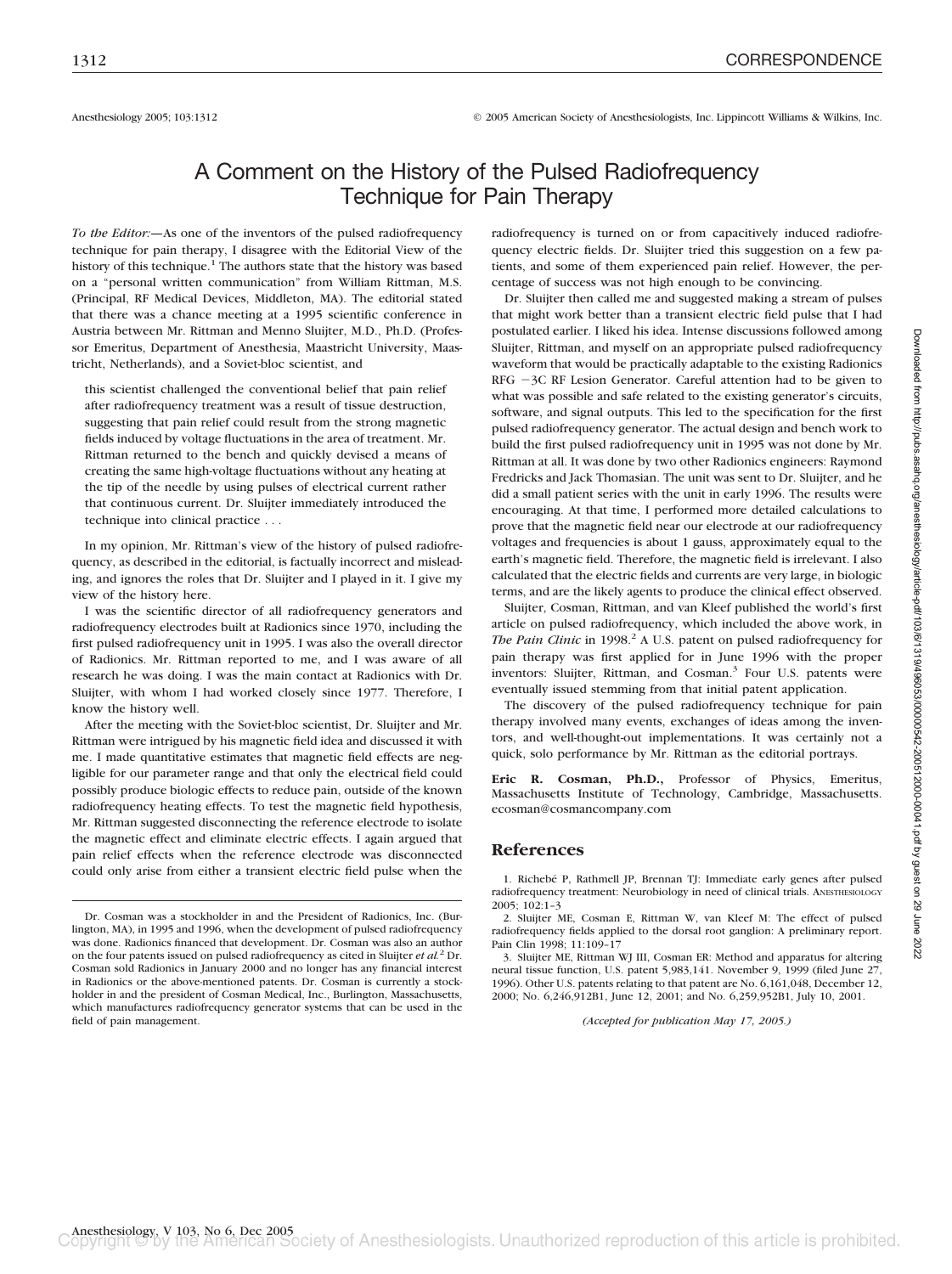Anesthesiology 2005; 103:1313 © 2005 American Society of Anesthesiologists, Inc. Lippincott Williams & Wilkins, Inc.

# Pulsed Radiofrequency

*To the Editor:*—I read your editorial view on pulsed radiofrequency<sup>1</sup> with great interest. I wish to point out that the narration of the history of pulsed radiofrequency is incorrect.

I remember this period quite clearly. During the meeting in Austria, Professor Sinerik Ayrapetyan, Ph.D., from Yerevan, Armenia, suggested that the clinical effect of radiofrequency could be due to exposure to magnetic fields. In your editorial, it sounds as if this assumption might be right. It is not. The magnetic field at 500,000 Hz is negligible. William Rittman, M.S. (Principal, RF Medical Devices, Middleton, MA), and I did not realize this at that time, but it gave us the idea that the role of heat might be disputable. Mr. Rittman then suggested applying radiofrequency without using a ground lead, thus breaking the circuit. In retrospect, this could only cause a minor biologic effect, but I have tried it. It had an effect in a minority of patients, certainly not enough to follow that road any further.

There was a deadlock then, lasting until approximately 6 months after the Austria meeting. The suggestion that "Mr. Rittman returned to the bench and quickly devised a means . . ." is therefore fantasy. It was a period of intensive interaction about the subject between Professor Eric Cosman, Ph.D. (then director of Radionics [Burlington, MA]), Mr. Rittman, and myself, but we did not find a workable solution, and no

Dr. Sluijter receives patent royalties from Tyco Healthcare, Boulder, Colorado.

action was taken. Finally, it was my idea to pulse the output of the radiofrequency generator, and it was only then that the deadlock was broken, during the autumn of 1995. An RFG 3C was then adapted to generate the appropriate output. Anecdotally, this museum piece is still in use to treat pain in horses, in a veterinary clinic in Niederlenz, Switzerland. The first clinical application of pulsed radiofrequency was in my practice in Amsterdam, on February 1, 1996. I read that your information was based on a personal written com-

munication by Mr. Rittman. To put it mildly, I find that an unconventional way to gather information for an editorial in a prestigious journal such as yours. There is nothing against that, provided that the facts are checked. This would have been easy in this case, and it would have prevented you from printing inaccurate information.

**Menno E. Sluijter, M.D., Ph.D.,** Maastricht University, Maastricht, The Netherlands, and Swiss Paraplegic Center, Nottwil, Switzerland. sluijterm@aol.com

## **Reference**

1. Richebé P, Rathmell IP, Brennan TI: Immediate early genes after pulsed radiofrequency treatment: Neurobiology in need of clinical trials. ANESTHESIOLOGY 2005; 102:1–3

*(Accepted for publication May 17, 2005.)*

*In Reply:—*We thank Dr. Cahana for his comments regarding our editorial on pulsed radiofrequency (PRF) treatment.<sup>1</sup> Certainly, basic scientific experiments may help us to understand the analgesic effects of PRF. The caution is in the interpretation of the experiments; that is, PRF does affect sensory pathways in rats. Fos expression induced by PRF does not demonstrate how or whether this procedure may relieve persistent pain in patients. The study does not yet help us to understand its mechanism or justify its use in patients.

In a recent editorial, Rathmell and Carr<sup>2</sup> discussed the difficulties of applying evidence-based medicine in the pain clinic:

The field of evidence-based medicine endeavors to educate practitioners about how to frame specific questions based on the clinical problems they are faced with every day. The idea is to get the best information available to the practicing clinician. It describes the best available evidence and if there is no good evidence it says so. In pain medicine, we are faced with an expanding array of treatment options that strike us as logical developments that *should* provide pain relief for our patients. However, there is a dearth of clinical evidence to guide rational choice and application of the majority of emerging treatments [such as pulsed radiofrequency]. The evidence-based medicine movement gives little guidance to practitioners whose tools are still under development. They simply remind us that no evidence regarding many of our techniques exists.

Despite Dr. Cahana's blanket condemnation that the knowledge provided through evidence-based medicine is fallible, we are entrenched in the scientific method and will not be fooled by lack of evidence.

The conceptual appeal of a minimally invasive, nondestructive technique such as PRF that can successfully treat any type of chronic pain is compelling.<sup>1</sup> We hope that PRF will be shown to help patients with persistent pain problems through randomized controlled trials. However, there have been many procedures in medicine that were ac-

Anesthesiology 2005; 103:1313–4 © 2005 American Society of Anesthesiologists, Inc. Lippincott Williams & Wilkins, Inc.

cepted as helping patients that we no longer perform because placebocontrolled, randomized, controlled trials demonstrated that there was no benefit. Certainly, ligating the internal mammary artery looked as though it relieved angina,  $3,4$  and arthroscopy for degenerative arthritis of the knee seemed to decrease knee pain.<sup>5</sup> We no longer perform the procedures because placebo-controlled, randomized, controlled trials demonstrated no difference than a sham (incomplete) operation.<sup>6-8</sup> Despite the wealth of anecdotal and uncontrolled evidence available that suggests that PRF is a useful treatment modality, it is up to our specialty and others using the treatment to assume that the procedure may not be truly effective (*e.g.*, perhaps a placebo effect) and to demonstrate using placebo-controlled, randomized, controlled trials that it is beneficial. If it works, its mechanisms should continue to be explored using basic science pain models. Our editorial was written in an effort to help readers understand the state of our knowledge regarding PRF, to suggest that the basic science findings to date in no way support or refute the link between PRF treatment and reduction in pain, and to urge clinical researchers to move on to much-needed controlled trials. Our editorial should not be taken as a blanket condemnation of this technique or the significant efforts of clinical investigators to date to describe their experience with PRF.

For the letters from Drs. Cosman and Sluijter, we are grateful. We thank them for clarifying the history of development of the technique of pulsed radiofrequency, and we apologize for omitting the details they have provided. One of us (J. P. R.) had extensive conversations with Mr. Rittman by telephone and *via* e-mail over a period of several months. I knew I was talking directly to one of the principals involved in developing PRF, and on this fact, all seem to agree. I assumed that all of the patent holders would tell a similar history, and it seems that they do. In closely reading the additional details provided by both Drs. Cosman and Sluijter, it seems I was lacking in detail, but I made no factual errors in my recounting of the history. It was my attempt at brevity that led to the statement "Mr. Rittman returned to the bench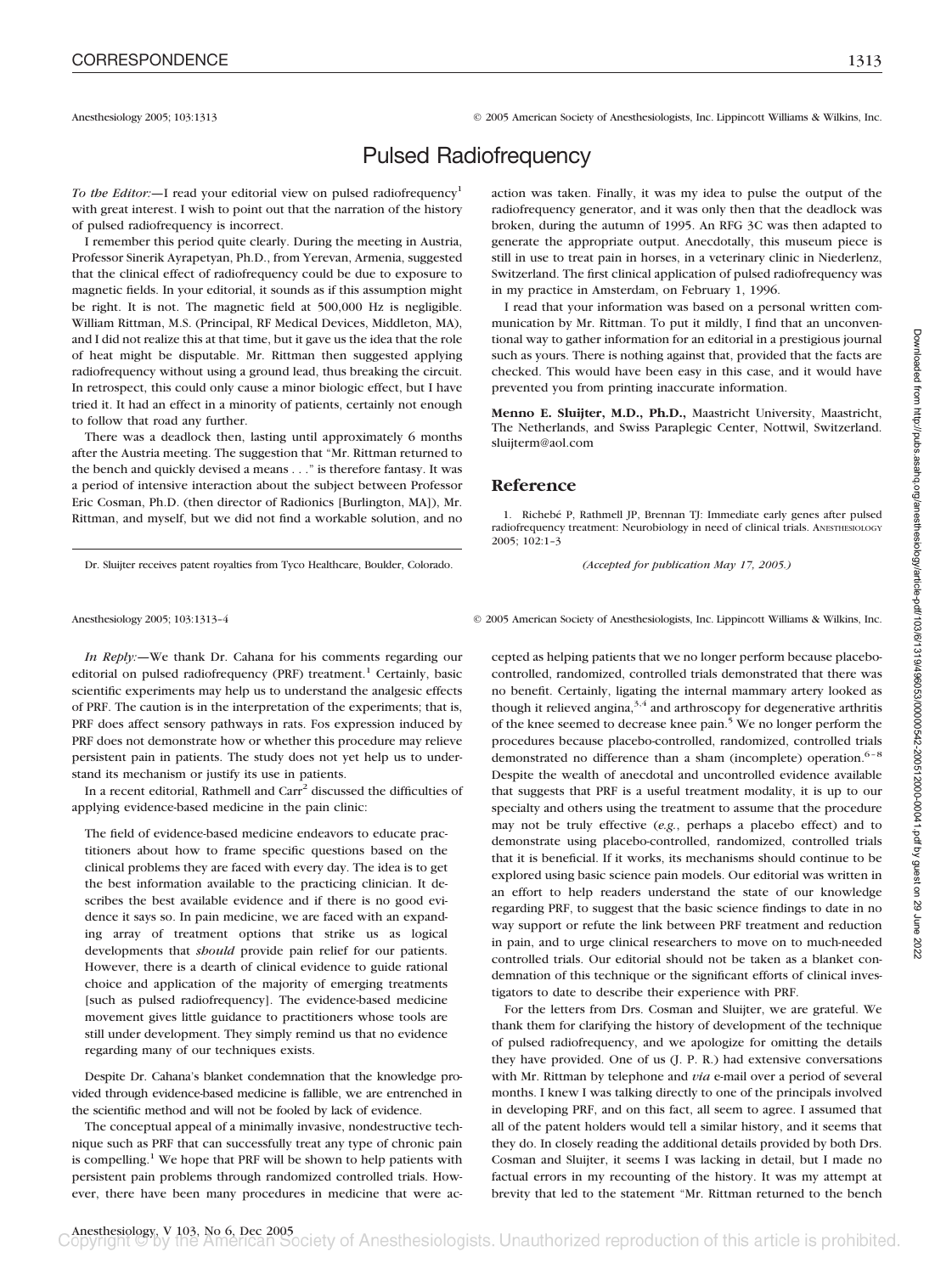and quickly devised a means . . ."; this was not meant to imply that Mr. Rittman acted alone without many others involved nor that this process did not evolve over time, and Drs. Cosman and Sluijter have filled in these details and given credit to some of the others involved. As to the strong magnetic field *versus* the electrical field being responsible for the biologic effects of PRF, their comments clarify how the original concept was modified based on experimental observation. In the end, my brief account of correspondence with Mr. Rittman and the additional details provided by Drs. Sluijter and Cosman form a seldom-told story about how these innovators were involved in the origins of pulsed radiofrequency treatment that will be of interest to all who are familiar with the technique and historical value as this technique emerges.

**James P. Rathmell, M.D., Timothy J. Brennan, Ph.D., M.D.,\*** Philippe Richebé, M.D. \*The University of Iowa, Iowa City, Iowa. tim-brennan@uiowa.edu

### **References**

1. Richebé P, Rathmell JP, Brennan TJ: Immediate early genes after pulsed radiofrequency treatment: Neurobiology in need of clinical trials. ANESTHESIOLOGY 2005; 102:1–3

2. Rathmell JP, Carr DB: The scientific method, evidence-based medicine, and rational use of interventional pain treatments. Reg Anesth Pain Med 2003; 28:498–501

3. Kitchell JR, Glover RP, Kyle RH: Bilateral internal mammary artery ligation for angina pectoris: Preliminary clinical considerations. Am J Cardiol 1958; 1:46–50

4. Glover RP, Kitchell JR, Davila JC, Barkley HT Jr: Bilateral ligation of the internal mammary artery in the treatment of angina pectoris: Experimental and clinical results. Am J Cardiol 1960; 6:937–45

5. Livesley PJ, Doherty M, Needoff M, Moulton A: Arthroscopic lavage of osteoarthritic knees. J Bone Joint Surg Br 1991; 73:922–6

6. Cobb LA, Thomas GI, Dillard DH, Merendino KA, Bruce RA: An evaluation of internal-mammary-artery ligation by a double-blind technic. N Engl J Med 1959; 260:1115–8

7. Dimond EG, Kittle CF, Crockett JE: Comparison of internal mammary artery ligation and sham operation for angina pectoris. Am J Cardiol 1960; 5:483–6

8. Moseley JB, O'Malley K, Petersen NJ, Menke TJ, Brody BA, Kuykendall DH, Hollingsworth JC, Ashton CM, Wray NP: A controlled trial of arthroscopic surgery for osteoarthritis of the knee. N Engl J Med 2002; 34:81–8

*(Accepted for publication May 17, 2005.)*

## Anesthesiology 2005; 103:1314 © 2005 American Society of Anesthesiologists, Inc. Lippincott Williams & Wilkins, Inc. Graphical Display of Data Could Reveal Errors in Statistical Tests

*To the Editor:—*I read with interest the article about intraoperative remifentanil infusion by Lee *et al.*<sup>1</sup> I have major concerns regarding the nonsignificance of chi-square tests for the behavioral pain score during the first 15 min in the recovery room. The bar representation in their figure 1 is appropriate for expressing these results and clearly shows a different comportment of patients in the two groups. After redoing the analysis by extrapolated number of patients according to bar height, it seems that, as expected, significant activity for chi-square tests is very high at all times studied (table 1). Calculations were made with JMP 5.1 (SAS Institute, Cary, NC). The comment in the text says that 60% of patients in the remifentanil group *versus* 40% in the nitrous oxide group have a behavioral pain score of 0. That does not match the figure in the article. Furthermore, the percentage of total patients exceeds 100% at T5 for the remifentanil group.

If these results are not type errors, we could have question about the morphine titration. In our study, $2$  the morphine titration was based essentially on behavioral scale during the first 15 min after extubation, because of the difficulty to have correct pain assessment just based only on the visual analog pain scale score at this moment. Another difference with our study is the use of fentanyl at induction and morphine at skin incision. The time to first dose of morphine does not appear in the results. The authors' conclusion could be right, but the discrepancies in the presented data may alter this finding. Opioid tolerance is not always clinically significant because of patient variability, surgery duration, opioid dosage, or concomitant medication. Graphics can help us to show clinical evidence, and statistical tests are used to confirm and valid ideas revealed by data.<sup>3</sup> The high publication pressure should not deserve statistical review.<sup>4</sup> Analysis and criticism are the guaranties of medical research.

**Table 1. Numbers of Patients Classified by Behavioral Pain Scores**

| Time                                                    | T0       |                                                                |  | T5 |               |  | T <sub>10</sub>            | T15            |                               |               |  |
|---------------------------------------------------------|----------|----------------------------------------------------------------|--|----|---------------|--|----------------------------|----------------|-------------------------------|---------------|--|
| Pain score                                              | $\Omega$ | 1 2 0 1 2 0 1 2 0                                              |  |    |               |  |                            |                | $\overline{1}$                | $\mathcal{P}$ |  |
| $N2O$ , n<br>Remifentanil, n<br>Chi-square<br>$P$ value |          | 20 5 5 15 9 6 10 14 6 8<br>2 13 15 6 10 20<br>26.1<br>< 0.0001 |  |    | 11.4<br>0.003 |  | 1 4 25<br>26.9<br>< 0.0001 | $\overline{0}$ | - 20<br>8<br>29.2<br>< 0.0001 | -2<br>22      |  |

Pearson chi-square tests  $(df = 2)$  are calculated at 0, 5, 10, and 15 min after arrival in the recovery room. Pain score:  $0 =$  calm patients with no verbal or behavioral expression of pain:  $1 =$  moderate verbal or behavioral expression of pain;  $2 =$  intense verbal or behavioral expression of pain.

 $N_2O$  = nitrous oxide.

Bruno Guignard, M.D., Hôpital Ambroise Paré, Boulogne Billancourt, France. bruno.guignard@apr.aphp.fr

#### **References**

1. Lee L, Irwin M, Lui SK: Intraoperative remifentanil infusion does not increase postoperative opioid consumption compared with 70% nitrous oxide. ANESTHESIOLOGY 2005; 102:398–402

2. Guignard B, Bossard AE, Coste C, Sessler DI, Lebrault C, Alfonsi P, Chauvin M: Opioid tolerance: Intraoperative remifentanil increases postoperative pain and morphine requirement. ANESTHESIOLOGY 2000; 93:409–17

3. Schriger D, Cooper R: Achieving graphical excellence: Suggestions and methods for creating high-quality visual displays of experimental data. Ann Emerg Med 2001; 37:75–87

4. Hawkins BA: More haste, less science (letter). Nature 1999; 400:498

*(Accepted for publication June 7, 2005.)*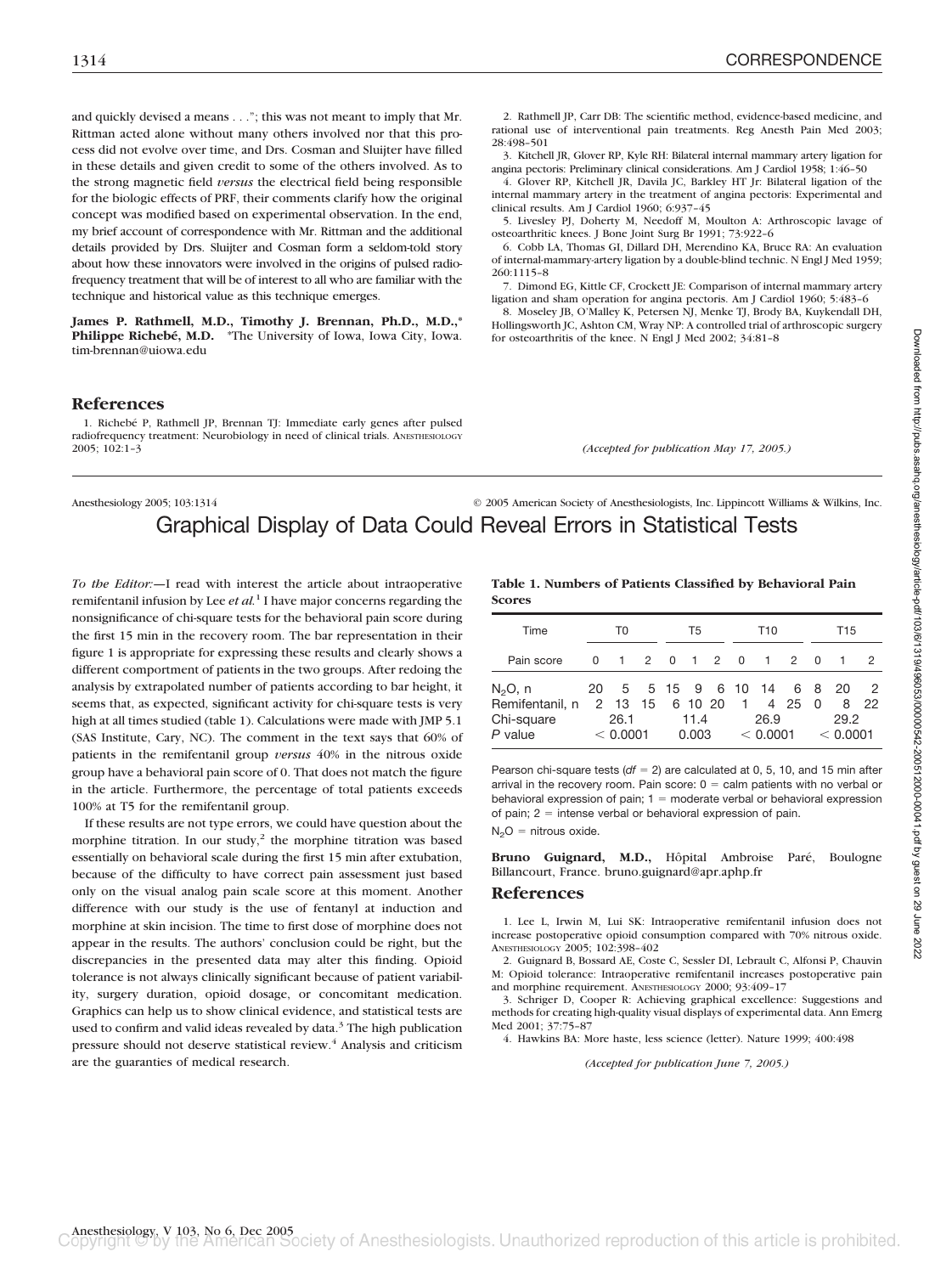*In Reply:—*We thank Dr. Guignard for his comments and interest in our article.1 We have checked figure 1 as presented in the text and found that there was an error in the graphical presentation of this figure. There were higher behavioral pain scores in the first 10 min in patients who had received remifentanil but not at 15 min and, as Dr. Guignard correctly points out, this has not been made clear in the text. For completeness, the tabular data are presented below (table 1), with our statistical analysis using the continuity adjusted chi-square test to analyze the behavioral pain score (statistical software: SAS System for Windows Release 8.02; SAS Institute Inc., Cary, NC).

There was no difference by 15 min and no difference in visual analog pain scale scores. We believe that these differences in the first 10 min relate to pharmacokinetic differences between remifentanil, nitrous oxide, and the titration of drugs at the end of the case because the scores rapidly equilibrated and they are of little significance compared with the main outcome measures of this study. In retrospect, a narrow scoring system such as this may also have limitations in discriminating differences.

There was no difference in the total morphine consumption or the time to the first dose of morphine during the stay in the recovery room. The two groups had similar total morphine consumption in the first 24 h and visual analog pain scale scores at rest and movement. The reported incidence of postoperative nausea and vomiting was 10% in both groups. There was no difference in the sedation scores.

Our main objective was to determine whether the substitution of remifentanil for nitrous oxide, an increasingly common clinical practice, results in acute opioid tolerance. To more tightly control this study, we had to substitute remifentanil for nitrous oxide, as far as possible, while otherwise maintaining a normal standard of care. At our institution, that involves fentanyl coinduction and morphine before skin incision. This is why this occurs in both groups.

Anesthesiology 2005; 103:1315 © 2005 American Society of Anesthesiologists, Inc. Lippincott Williams & Wilkins, Inc.

#### **Table 1. Numbers of Patients Classified by Behavioral Pain Scores**

| Time                                                                        | T0    |      |  | T5     |                               |   | T <sub>10</sub> |                       |  | T15  |                     |                |
|-----------------------------------------------------------------------------|-------|------|--|--------|-------------------------------|---|-----------------|-----------------------|--|------|---------------------|----------------|
| Behavioral pain score 0                                                     |       |      |  |        | 1 2 0 1 2 0                   |   |                 | 1 2 0                 |  |      | $\overline{1}$      | $\overline{2}$ |
| N <sub>2</sub> O, n<br>Remifentanil, n<br>Continuity adjusted<br>chi-square | 20    | 5.93 |  | 5 5 15 | 9<br>13 14 3 10 20 0<br>10.14 | 6 | 10              | 4 25 1 8 21 1<br>8.55 |  |      | 14 6 8 20 2<br>0.27 |                |
| P value                                                                     | 0.052 |      |  | 0.006  |                               |   | 0.014           |                       |  | 0.87 |                     |                |

 $N_2O$  = nitrous oxide.

We apologize for this oversight in the behavioral pain score data presentation but are confident that this does not detract from the principal conclusions of the study.

**Libby H. Y. Lee, M.B.B.S., F.H.K.C.A., F.H.K.A.M., Michael G. Irwin, M.B.Ch.B., M.D., F.R.C.A., F.H.K.C.A., F.H.K.A.M.\*** \*University of Hong Kong, Hong Kong. mgirwin@hkucc.hku.hk

## **Reference**

1. Lee L, Irwin M, Lui SK: Intraoper1ative remifentanil infusion does not increase postoperative opioid consumption compared with 70% nitrous oxide. ANESTHESIOLOGY 2005; 102:398–402

*(Accepted for publication June 7, 2005.)*

## Anesthesiology 2005; 103:1315–6 © 2005 American Society of Anesthesiologists, Inc. Lippincott Williams & Wilkins, Inc. Some Points Regarding Anesthesia for Patients with Congenital Long QT Syndrome

*To The Editor:*—I read with great interest the article by Kies *et al.*<sup>1</sup> in the January 2005 issue of ANESTHESIOLOGY entitled "Anesthesia for Patients with Congenital Long QT Syndrome." The article is a good review of the subject, but it omits a number of important points regarding the perioperative care of patients with this disease. First, it should be noted that no studies exist comparing the safety of anesthetic agents in long QT syndrome (LQTS). The recommendations are therefore extrapolated from case reports and studies from healthy volunteers. Although isoflurane may indeed shorten the QT interval more than other agents, significant arrhythmias in LQTS patients anesthetized with isoflurane have been reported.<sup>2</sup> A number of reports on this subject<sup>3,4</sup> have noted that the most prevalent factor associated with significant arrhythmias during surgery and anesthesia is the lack of control of symptoms before surgery. Although halothane and ketamine should probably be avoided, patients whose arrhythmias are well controlled before surgery rarely have arrhythmias during surgery, regardless of the anesthetic technique chosen.

Second, Kies *et al.* do acknowledge that different genetic subtypes of LQTS are known to exist. However, optimal treatments of the various subtypes differ in important and significant ways. LQTS types 1 and 2 (LQT-1 and LQT-2) are defects on chromosomes 11 and 7,

respectively, both encoding for potassium transmission. The standard treatment for both has been  $\beta$ -blockade.  $\beta$ -Blockade may, however, be contraindicated in LQT-3 (a defect in sodium transmission), because bradycardia in these patients can further prolong the QT interval and lead to ventricular arrhythmias.<sup>5</sup> In 1991, Moss *et al.*<sup>6</sup> showed that cardiac pacing at a rate sufficient to shorten the QT interval could prove useful in LQTS. This article was written before the genetic subtypes of the condition were known, and the data of Schwartz *et al.*<sup>5</sup> suggest that cardiac pacing might be particularly useful in LQT-3.

Kies *et al.* do mention the possibility of droperidol prolonging the QT interval. However, numerous drugs do the same and should probably be avoided in patients with LQTS. Those likely to be encountered in the operating room include amiodarone, disopyramide, chlorpromazine, dolasetron, haloperidol, tamoxifen, and many others.\*

Although genetic testing is still not easily obtainable, it should be noted that it is often possible to distinguish among the various subtypes of LQTS by the electrocardiographic pattern.<sup>7</sup> LQT-1 has a prolonged QT interval with a normal to high T-wave amplitude, a broadbased T wave, and an indistinct T-wave onset. LQT-2 is characterized by a prolonged QT interval, low-amplitude T waves, and bifid T waves in more than 60% of cases. LQT-3 shows a prolonged QT interval with late onset, peaked T waves, and a long, isoelectric ST segment.

Last, despite all efforts, arrhythmic episodes, particularly torsade de pointes, are common in LQTS patients. Kies *et al.* do not give specific recommendations for dealing with such arrhythmias when they occur, but intravenous magnesium; intravenous lidocaine; rapid-acting  $\beta$ -block-

David C. Warltier, M.D., Ph.D., acted as Handling Editor for this exchange.

<sup>\*</sup> A comprehensive listing of such drugs is available at: http://www.torsades. org/druglist.cfm. Accessed January 31, 2005.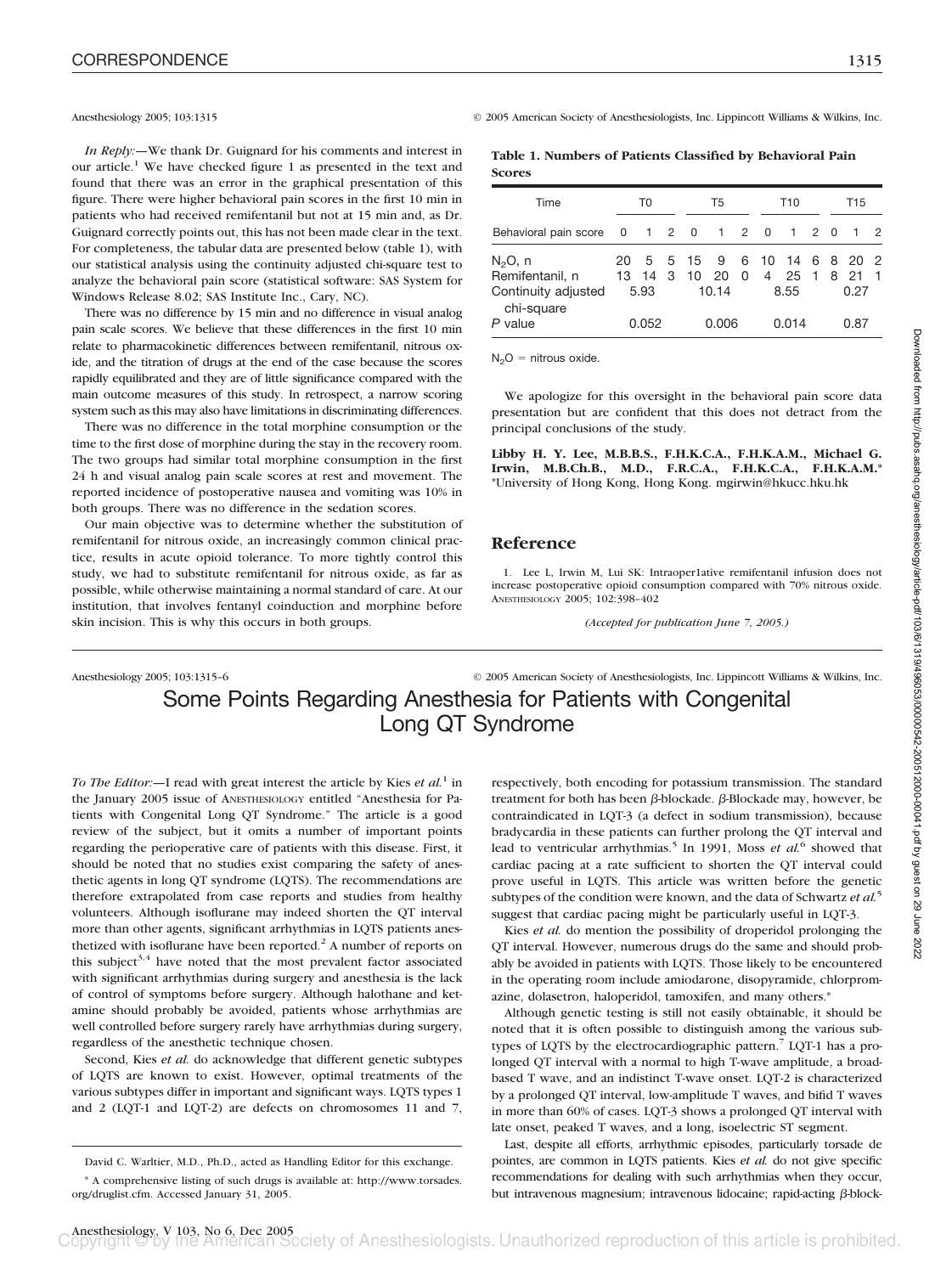ing medications, such as esmolol in LQT-1 and -2; and, in LQT-3 patients, cardiac pacing may be effective, and in all cases, the equipment for emergency electrical defibrillation should be present.

**Robert I. Katz, M.D.,** State University of New York at Stony Brook, Stony Brook, New York. rikatz@aol.com

### **References**

1. Kies SJ, Pabelick CM, Hurley HA, White RD, Ackerman MJ: Anesthesia for patients with congenital long QT syndrome. ANESTHESIOLOGY 2005; 102:204–10 2. Peral A, Martinez MV, Garcia del Valle S, Carrera A: Two cases of anesthesia

in long-QT syndrome. Rev Esp Anestesiol Reanim 2000; 42:193–5 3. Katz RI, Quijano I, Barcelon N, Biancaniello T: Ventricular tachycardia during general anesthesia in a patient with congenital long QT syndrome. Can J

Anaesth 2003; 50:398–403

4. O'Callaghan AC, Normandale JP, Morgan M: The prolonged Q-T syndrome: A review with anaesthetic implications and a report of two cases. Anaesth Intensive Care 1982; 10:50–5

5. Schwartz PJ, Priori SG, Locati EH, Napolitano C, Cantu F, Towbin JA, Keating MT, Hammoude H, Brown AM, Chen LS: Long QT syndrome patients with mutations of the SCN5A and HERG genes have differential responses to Na channel blockade and to increases in heart rate. Circulation 1995; 92:3381–96 6. Moss AJ, Liu JE, Gottlieb S, Locati EH, Schwartz PJ, Robinson JL: Efficacy of permanent pacing in the management of high-risk patients with long QT syn-

drome. Circulation 1991; 84:1524–9 7. Moss AJ: T-wave patterns associated with the hereditary long QT syndrome. Card Electrophysiol Rev 2002; 6:311–15

*(Accepted for publication June 14, 2005.)*

Anesthesiology 2005; 103:1316 © 2005 American Society of Anesthesiologists, Inc. Lippincott Williams & Wilkins, Inc.

# Volatile Anesthetics and the Long QT Syndrome

*To The Editor:—*With much interest we read the article by Susan J. Kies *et al.*<sup>1</sup> regarding patients with congenital long QT syndrome (LQTS). We congratulate the authors on their excellent review but would like to discuss several aspects. As stated in the introduction, patients with LQTS often show a "delayed cellular repolarization and heterogeneity in dispersion of repolarization, which . . . can lead to early afterdepolarization, further dispersion of repolarization, and the formation of reentry circuits."

It becomes increasingly apparent that the QT interval prolongation *per se* is not the crucial pathology in LQTS. The delayed cellular repolarization in LQTS represents either impaired rapid or slow delayed rectifier potassium currents ( $i_{Kr}$  or  $i_{Ks}$ ) or inappropriately inactivated sodium currents  $(i_{Na})$ .<sup>2</sup> The main arrhythmogenic substrate resulting from these altered ion currents is an increase in transmural repolarization heterogeneity. This heterogeneity favors the development of torsade de pointes, which is triggered by early after-depolarizations. $3$  More than 300 mutations in six genes encoding cardiac ion channel subunits<sup>4</sup> and ankyrin  $B<sup>5</sup>$  have been identified in patients with LQTS. According to the affected ion channel subunit, LQTS is classified into six subtypes with partially different clinical courses and triggers of torsade de pointes. Hence, the clinical and electrophysiologic presentations of the syndrome are considerably heterogeneous, and the effects of different drugs may be unpredictable.<sup>6</sup>

The QT interval obtained by a 12-lead electrocardiogram is only a rough measure of the repolarization time. Diagnosis based solely on summation vectors projected to the body surface is therefore neither sensitive nor specific.<sup>7</sup> Accordingly, studies that only focus on drug effects on the QT interval may produce premature conclusions regarding potential safety or risk of these drugs in LQTS. This explains the contradicting results of numerous investigations, which report different effects of drugs on QT interval. Kies *et al.* recommend isoflurane as volatile anesthetic of choice in LQTS patients. In our opinion, to date, such recommendation cannot be supported. The reported effects of volatile anesthetics on QT interval are inconsistent or even conflicting. Only few studies have focused on QT heterogeneity or ion channel physiology, and it seems that all volatile anesthetics—including isoflurane—interact directly with cardiac delayed rectifier potassium channels.8–11 We therefore propose to avoid this class of anesthetics and would prefer propofol as the anesthetic of choice until more informa-

tion is available from pharmacologic studies that focus on ion channel physiology and transmural heterogeneity of repolarization. These studies should ideally differentiate between LQTS subtypes.

Stefan Rasche, M.D.,\* Matthias Hübler, M.D., D.E.A.A. \*University Hospital Carl Gustav Carus, Technical University Dresden, Dresden, Germany. stefan.rasche@uniklinikum-dresden.de

#### **References**

1. Kies JS, Pabelick CM, Hurley HA, White RD, Ackerman MJ: Anesthesia for patients with congenital long QT syndrome. ANESTHESIOLOGY 2005; 102:204–10 2. Roden DM, Lazzara R, Rosen M, Schwartz P, Towbin J, Vincent GM:

Multiple mechanisms in the long-QT-syndrome: Current knowledge, gaps, and future directions. Circulation 1996; 94:1996–2012

3. Antzelevitch C: Cellular basis and mechanisms underlying normal and abnormal myocardial repolarization and arrhythmogenesis. Ann Med 2004, 36 (suppl 1):5–14

4. Splawski I, Shen J, Timothy KW, Lehmann MH, Priori S, Robinson JL, Moss AJ, Schwartz PJ, Towbin JA, Vincent GM, Keating MT: Spectrum of mutations in long-QT syndrome genes. Circulation 2000; 102:1178–85

5. Mohler JP, Schott JJ, Gramolini AO, Dilly KW, Guatimosim S, du Bellk WH, Song LS, Haurogne K, Kyndt F, Ali ME, Rogersk TB, Lederer WJ, Escande D, Le Marec H, Bennett V: Ankyrin-B mutation causes type 4 long-QT cardiac arrhythmia and sudden cardiac death. Nature 2003; 421:634–9

6. Zareba W, Moss AJ, Schwartz PJ, Vincent GM, Robinson JL, Prioi SG, Benhorin J, Locati EH, Towbin JA, Keating MT, Lehmann MH, Hall WJ: Influence of the genotype on the clinical course of the long-QT syndrome. N Engl J Med 1998; 339:960–5

7. Vincent GM, Timothy KW, Leppert M, Keating M: The spectrum of symptoms and QT intervals in carriers of the gene for the long-QT syndrome. N Engl J Med 1992; 327:846–52

8. Suzuki A, Bosniak ZJ, Kwok WM: The effects of isoflurane on the cardiac slowly activating delayed-rectifier potassium channel in guinea pig ventricular myocytes. Anesth Analg 2003; 96:1308–15

9. Chen X, Yamakage M, Yamada Y, Tohse N, Namiki A: Inhibitory effects of volatile anesthetics on currents produced on heterologous expression of KvLQT1 and minK in Xenopus oocytes. Vascul Pharmacol 2002; 39:33–8

10. Weissenburger J, Nesterenk VV, Antzelevitch C : Transmural heterogeneity of ventricular repolarization under baseline and long QT conditions in the canine heart in vivo. J Cardiovasc Electrophysiol 2000; 11:290–304

11. Takahara A, Sugiyama A, Satoh Y, Wang K, Honsho S, Hashimoto K: Halothane sensitizes the canine heart to pharmacological IKr blockade. Eur J Pharmacol 2005; 507:169–77

*(Accepted for publication June 14, 2005.)*

Anesthesiology 2005; 103:1316-7 © 2005 American Society of Anesthesiologists, Inc. Lippincott Williams & Wilkins, Inc.

*In Reply:—*We appreciate the commentary and the excellent points raised by Dr. Katz. We apologize for the omission of his excellent case report from our extensive though limited bibliography.<sup>1</sup> It is true, as it states both in the original article and in Dr. Katz' letter, that our information about anesthetic management of long QT syndrome (LQTS) is derived primarily from case reports and anecdotal data. We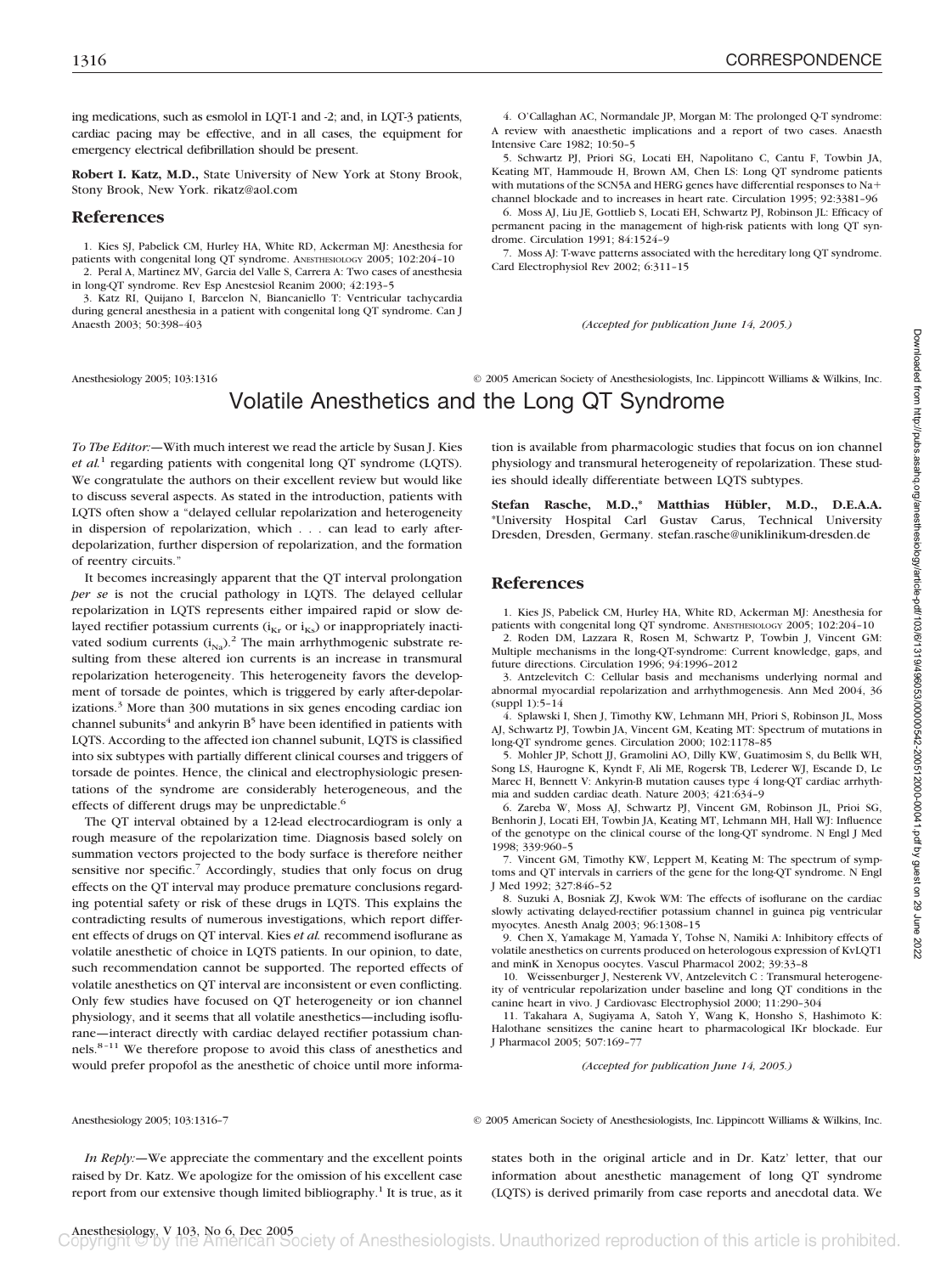agree thoroughly that preoperative control allows for the optimal intraoperative and postoperative management.

Second, Dr. Katz opines that genetic testing may not be routinely available but that electrocardiogram analysis may offer insight into the genetic subtype. We agree that it is important to elucidate the genetic subtype for treatment purposes. Since the birth of cardiac channelopathies in 1995, LQTS genetic testing has been performed in a few specialized research laboratories. However, clinical genetic testing for LQTS has been available for nearly a year now. Except for perhaps a few expert T-wave morphologists, great caution should be exercised in attempting to genotype based on inspection of the electrocardiogram.

In response to the correspondence from Drs. Rasche and Hübler, we agree that the heterogeneity of repolarization is the prominent feature of LQTS and that the QT interval only relays general information about the effect of anesthetic medications. Although the effect of isoflurane on delayed rectifier potassium ion channels has been shown to be

inhibitory at supratherapeutic concentrations and nonphysiologic temperatures, we do not believe that these data warrant the exclusion of isoflurane as an inhaled anesthetic; however, we respect the assertion that a total intravenous anesthetic may be a more conservative approach to use in patients with LQTS.

**Susan J. Kies, M.D., Christina M. Pabelick, M.D., Heather A. Hurley, Pharm.D., Roger D. White, M.D., Michael J. Ackerman, M.D., Ph.D.\*** \*Mayo Clinic College of Medicine, Rochester, Minnesota. ackerman.michael@mayo.edu

## **Reference**

1. Ackerman MJ: Cardiac channelopathies: It's in the genes. Nat Med 2004; 10:463–4

*(Accepted for publication June 14, 2005.)*

Anesthesiology 2005; 103:1317 © 2005 American Society of Anesthesiologists, Inc. Lippincott Williams & Wilkins, Inc.

On the Origin of Critical Care Units: A Clarification

*To the Editor:—*In delivering the 43rd Rovenstine Lecture, "Assessing the Past and Shaping the Future of Anesthesiology," which was reprinted in the May 2005 issue of ANESTHESIOLOGY, Jerome H. Modell, M.D., D.Sc. (Hon) (Professor Emeritus of Anesthesiology, University of Florida College of Medicine, Gainesville, Florida), pays tribute to his many American mentors, friends, and colleagues.<sup>1</sup> Certainly, the credits could be well merited, but in the case of Dr. Thorkild Andersen, they are misplaced. Dr. Modell is correct when he states that "Critical care medicine also is primarily an outgrowth of anesthesiology" but incorrect when he states that it was "Dr. Thorkild Andersen and his colleagues in Copenhagen, Denmark, [who] demonstrated that polio victims could be kept alive if they were intubated and hand ventilated by an anesthesiologist at the bedside." The honor for demonstrating that polio victims were succumbing considerably more frequently from respiratory insufficiency than from overwhelming virus encephalitis belongs solely to another Danish anesthesiologist: Dr. Bjørn Ibsen.<sup>2,3</sup> During the 1952 poliomyelitis epidemic in Denmark, it was he who showed that polio victims, with paralysis of the respiratory or bulbar muscles, could often be kept alive if they were treated as Dr. Modell describes in his Rovenstine lecture. Ibsen's account of events is available, in his own words. $4$ 

In the short term, the contribution of Bjørn Ibsen was of fundamental importance for the victims of polio. But it was the well-deserved

*In Reply:—*I thank Drs. Berthelsen and Trubuhovich for their input regarding an item that I mentioned in the 2004 Rovenstine Lecture.<sup>1</sup> In that lecture, I was recounting a number of persons that I personally have had the opportunity of working with who were among the pioneers in critical care medicine. I mentioned Dr. Thorkild Andersen, who immigrated to the United States from Copenhagen and who, on multiple occasions, reported to me that in the early 1950s, they treated polio victims with tracheal intubation and hand ventilation because mechanical ventilators were scarce and not readily available to them. My comment was not meant to imply that Dr. Andersen was the first person ever to do this in Denmark or in the United States. I appreciate Drs. Berthelsen and Trubuhovich's pointing out that actually a number of Danish physicians and students used this technique, but it was Dr. Bjørn Ibsen who first described it and is thought to deserve the credit

credit he gained from his achievements in the great struggle of the polio epidemic that made it possible for Ibsen to open the first multidisciplinary intensive care unit in the world at the Kommune Hospital in Copenhagen, Denmark, on December 21, 1953.<sup>5</sup>

**Preben G. Berthelsen, M.D.,\* Ronald V. Trubuhovich, M.B., Ch.B., F.J.F.I.C.M.** \*Holstebro Hospital, Copenhagen, Denmark. p.g.berthelsen@dadlnet.dk

## **References**

1. Modell JH: Assessing the past and shaping the future of anesthesiology: The 43rd Rovenstine Lecture. ANESTHESIOLOGY 2005; 102:1050–7

2. Wackers GL: Modern anaesthesiological principles for bulbar polio: Manual IPPV in the 1952 polio-epidemic in Copenhagen. Acta Anaesthesiol Scand 1994; 38:420–31

3. Trubuhovich RV: 26th August 1952 at Copenhagen: "Bjørn Ibsen's Day"; a significant event for anaesthesia. Acta Anaesthesiol Scand 2004; 48:272-7

4. Ibsen B: From anaesthesia to anaesthesiology: Personal experiences in Copenhagen during the past 25 years. Acta Anaesthesiol Scand Suppl 1975; 61:21–8

5. Berthelsen PG, Cronqvist M: The first intensive care unit in the world: Copenhagen 1953. Acta Anaesthesiol Scand 2003; 47:1190–5

*(Accepted for publication August 31, 2005.)*

Anesthesiology 2005; 103:1317 © 2005 American Society of Anesthesiologists, Inc. Lippincott Williams & Wilkins, Inc.

for its introduction. Unfortunately, Dr. Andersen passed away several years ago, so it is not possible for me to go back and find out exactly what his involvement was with the technique. However, clearly, the Danes were pioneers in this field.

**Jerome H. Modell, M.D., D.Sc. (Hon),** University of Florida College of Medicine, Gainesville, Florida. modeljh@shands.ufl.edu

### **Reference**

1. Modell JH: Assessing the past and shaping the future of anesthesiology: The 43rd Rovenstine Lecture. ANESTHESIOLOGY 2005; 102:1050–7

*(Accepted for publication August 31, 2005.)*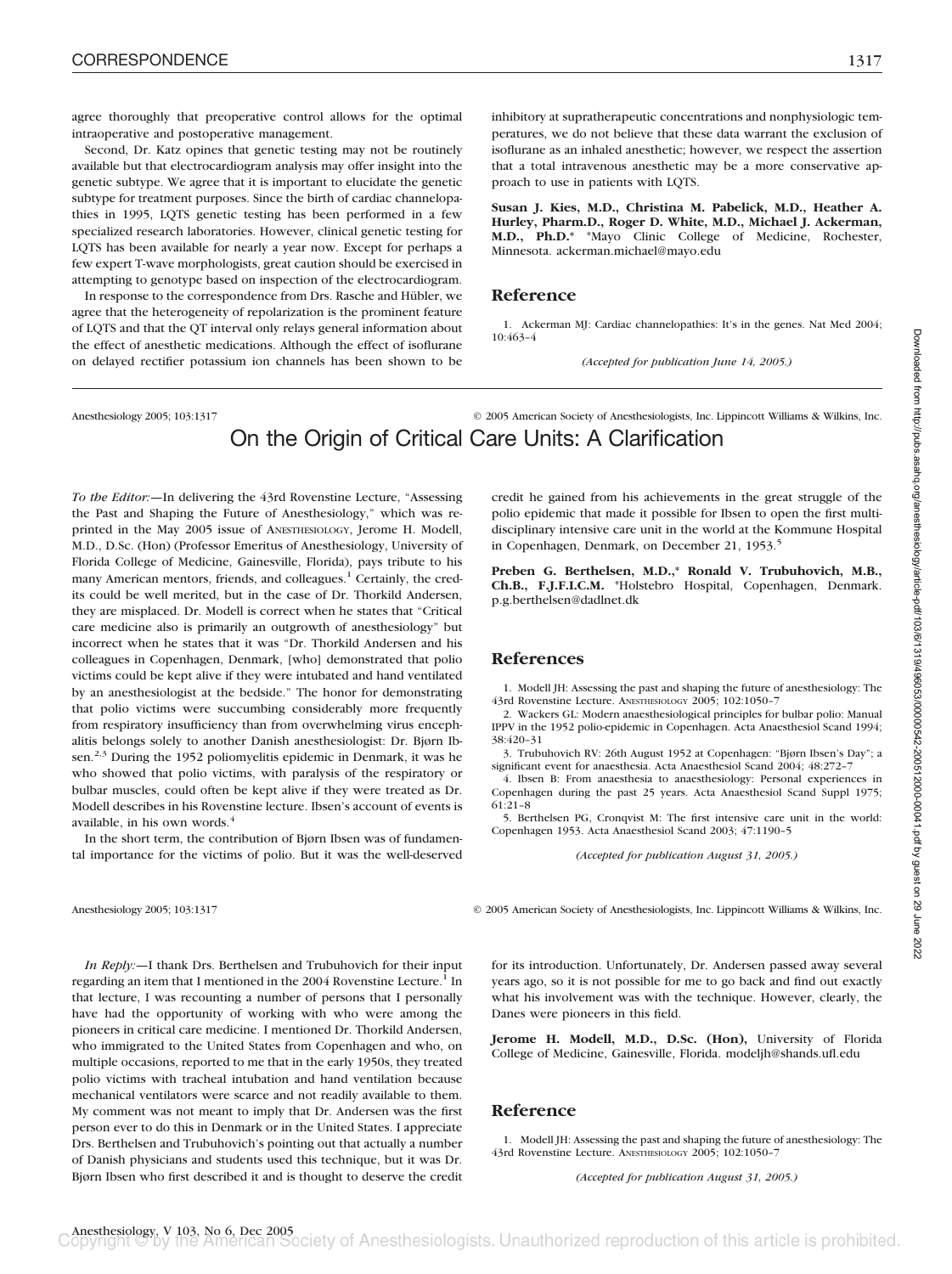Anesthesiology 2005; 103:1318 © 2005 American Society of Anesthesiologists, Inc. Lippincott Williams & Wilkins, Inc.

# Extended-release Epidural Morphine Formulation Data Far from Clear

*To the Editor:—*The article by Viscusi *et al.*<sup>1</sup> describing a novel, extended-release epidural morphine formulation is very informative. However, Dr. Viscusi and his coinvestigators have stacked the deck in favor of their study drug by the way they designed their study and presented the data. Their study calls for patients undergoing hip arthroplasty to receive either general or spinal anesthesia; furthermore, median times to first postoperative use of patient-controlled analgesia (PCA) fentanyl were compared. Without knowing who received spinal anesthesia and the duration of the spinal blockade, median times to first postoperative use of PCA fentanyl cannot be interpreted, and neither can the total narcotics use in 24 or 48 h. The study also limited intraoperative use of intravenous fentanyl to 250 µg per patient, clearly an inadequate dose for a hip arthroplasty in the general anesthesia group, and disallowed the use of any other pain medication. By artificially prohibiting the control group from receiving adequate amounts of analgesics, it is no surprise that both surgeons and patients were more satisfied if the study drug, the extended-release epidural morphine, was also administered. Figure 3 of the article shows some patients needing as much as  $2,500 \mu$ g fentanyl in the first 24 h. Programming intravenous PCA fentanyl, a narcotic not commonly used

*In Reply:—*Dr. Roboubi's comments reflect a number of common misconceptions regarding clinical trials of new therapeutics. Our study was a placebo-controlled, randomized, double-blind study, which is considered the gold standard for assessing the safety and efficacy of a new single-therapeutic agent such as extended-release epidural morphine (EREM; DepoDur™; Endo Pharmaceuticals Inc., Chadds Ford, PA).<sup>1</sup> Several other features of the trial are also intrinsic to the drug development process: the dose-finding nature of the study (including doses that may never be approved) and the requirement that EREM demonstrate efficacy as a single agent.

Therefore, Dr. Roboubi's comment regarding differences in general or regional anesthesia reflects a lack of understanding regarding patient randomization. The patient randomization was stratified such that the number of patients receiving general and regional anesthesia was evenly distributed across treatment groups. Had there been differences between patients receiving these two techniques, the effects of randomization would control for such differences, as would be true for other patient variables (*e.g.*, sex, age). However, there were no meaningful differences in the amounts of intravenous patient-controlled analgesia (PCA) used by patients receiving general or regional anesthesia: The amounts were 971.9 *versus* 836.1 µg, respectively (a 16% difference). Moreover, the amounts were also similar between the subsets of placebo patients who received general or regional anesthesia:  $2,027.4$  and  $2,176.8$   $\mu$ g, respectively. It is precisely because of randomization and the robust nature of the data that the conclusions regarding median time to first fentanyl and total opioid use are valid, as stated in the article.

I also disagree with Dr. Roboubi's statements on the uses of fentanyl in pain management and whether patients had access to adequate analgesia. Intraoperative intravenous fentanyl administered at  $250 \ \mu$ g is a reasonable dose for pain control in hip arthroplasty, and PCA fentanyl is widely used for postoperative pain management. At my institution, which is one of the highest volume joint replacement centers in the United States, intravenous PCA fentanyl has been the standard for many years because of its favorable metabolite profile. At equipotent

for postoperative pain control after hip arthroplasty, and limiting the doses at  $10-20$   $\mu$ g with a lockout interval of 6 min then can be interpreted as some patients almost constantly pressing their PCA buttons and never achieving adequate pain relief. Extended-release epidural morphine is an interesting formulation; however, it has a higher side effect as demonstrated by 12.5% of patients needing opioid antagonist in the study group *versus* 0% in the control group. Moreover, it is far from clear from the presented data that it is superior to the present-day pain management of post–hip arthroplasty patients with adequate doses of intravenous PCA morphine plus or minus conventional epidural.

**Babak Roboubi, M.D.,** Washington Hospital Center, Washington, D.C. ivsedation@yahoo.com

#### **Reference**

1. Viscusi ER, Martin G, Hartrick CT, Singla N, Manvelian G, EREM Study Group: Forty-eight hours of postoperative pain relief after total hip arthroplasty with a novel, extended-release epidural morphine formulation. ANESTHESIOLOGY 2005; 102:1014–22

*(Accepted for publication August 31, 2005.)*

Anesthesiology 2005; 103:1318–9 © 2005 American Society of Anesthesiologists, Inc. Lippincott Williams & Wilkins, Inc.

analgesic doses, fentanyl produces analgesia similar to that of other opioids. Although the clinical study protocol provided guidelines for the use of PCA fentanyl, it was at the discretion of the physician to ascertain the individual needs of the patient. Patients could have been given bolus doses of fentanyl, and/or the PCA lockout interval could have been modified to address the needs of each patient.

Although the data were not presented, I also note that the study included a pharmacokinetic analysis of EREM. This would not have been possible if morphine were used for PCA instead of fentanyl; PCA morphine would have interfered with the pharmacokinetic analysis of EREM and its metabolites, whereas fentanyl did not.

Dr. Roboubi also takes issue with the number of patients receiving opioid antagonists (12.5% [17 EREM-treated patients]), but this again reflects a failure to understand the nature of a dose-finding clinical study and the inherent limitation of a study designed to focus on the safety and efficacy of a single agent. Dose-finding studies are designed knowing that some of the doses used may fall outside the range that is ultimately approved by the U.S. Food and Drug Administration, and this proved to be true in our study for the 25-mg dose and for the 20-mg dose in older patients. Therefore, it is critical for physicians to read the product label to understand the approved doses and uses.

It is also important to note that although the randomized nature of the clinical trial provides scientific validity, the environment is artificial and represents a worst-case scenario because patients are randomly assigned to the treatment drug and dosed without benefit of clinical judgment. In clinical practice, patient needs, comorbid medical conditions, and/or overall health as well as clinical practice guidelines are considered in determining an appropriate drug treatment. For example, in our study among the patients who received the Food and Drug Administration-approved doses (15 and 20 mg), three patients  $(< 4\%)$ were treated for respiratory depression. Of these three patients, one was aged 75 yr and another was morbidly obese. In clinical practice, the overall health and preexisting medical conditions of these two patients would have been considered before selecting a drug treatment and dose.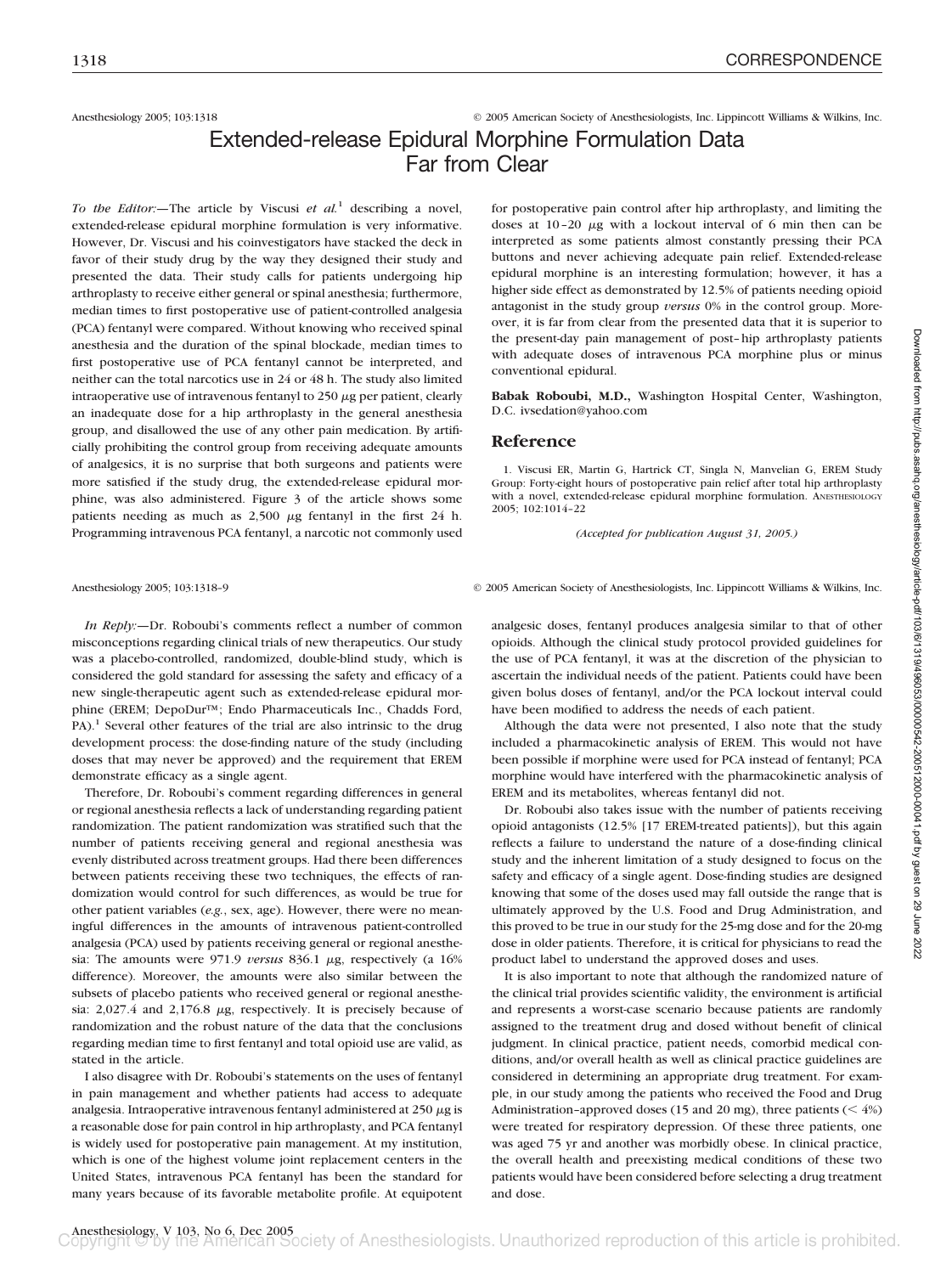It is also important to recognize that the clinical trial of EREM did not permit the use of multimodal analgesia. In clinical practice, the multimodal approach for pain management in postoperative patients is common practice and has proven quite effective for pain management. As shown by a recent meta-analysis, the use of nonsteroidal antiinflammatory drugs can reduce morphine consumption substantially and significantly decrease the rates of adverse events.<sup>2</sup> In my clinical practice, patients generally receive lower doses of EREM  $(\leq 10 \text{ mg})$  in conjunction with other modalities. Under these conditions, patients frequently transition to oral medications without intravenous PCA. Regular monitoring for adverse events is performed, but the time required for monitoring is more than compensated for by the time saved on PCA setup, monitoring, and maintenance.

In summary, I thank Dr. Roboubi for providing me with an opportunity to dispel a number of common misconceptions regarding randomized clinical trials. Although such studies have limitations in describing how a drug may ultimately be used for effect in real clinical settings, the rigor of

randomized studies provides us with greater certainty regarding the study outcomes. No single study can capture the many important nuances of drug performance, and clinicians should always read the product label to ensure that they understand the approved drug doses and indications.

**Eugene R. Viscusi, M.D.,** Jefferson Medical College, Thomas Jefferson University, Philadelphia, Pennsylvania. eugene.viscusi@jefferson.edu

### **References**

1. Viscusi ER, Martin G, Hartrick CT, Singla N, Manvelian G, EREM Study Group: Forty-eight hours of postoperative pain relief after total hip arthroplasty with a novel, extended-release epidural morphine formulation. ANESTHESIOLOGY 2005; 102:1014–22

2. Marret E, Kurdi O, Zufferey P, Bonnet F. Effects of nonsteroidal antiinflammatory drugs on patient-controlled analgesia morphine side effects: Meta-analysis of randomized controlled trials. ANESTHESIOLOGY 2005; 102:1249–60

*(Accepted for publication August 31, 2005.)*

Anesthesiology 2005; 103:1319 © 2005 American Society of Anesthesiologists, Inc. Lippincott Williams & Wilkins, Inc.

# Anesthetics and Memory: On Memory at the Cognitive and Cellular Levels

*To the Editor:—*I read with interest the article by Naruo *et al.*<sup>1</sup> entitled "Sevoflurane Blocks Cholinergic Synaptic Transmission Postsynaptically but Does Not Affect Short-term Potentiation." I agree with the authors about the importance of studies at the cellular and molecular levels, which in conjunction with studies at the cognitive science level should provide a comprehensive account of effects of anesthetics on memory. However, my enthusiasm for the authors' excellent work was marred by the following points. It is not clear how the neurons used in the cell culture are relevant to memory processes. For example, in a similar aquatic invertebrate, *Aplysia*, the sensory and motor neurons of the gill withdrawal reflex are commonly used. The reflex in the intact animal can be classically conditioned and undergoes habituation and sensitization.<sup>2</sup> Does this occur with the neurons used in this report?

It is inaccurate to state that numerous studies found no effect of anesthesia on various types of memories. Anesthetics (in anesthetizing dosages) abolish both short- and long-term memories.<sup>3</sup> The authors cite as a reference, $4$  an article that was presented at a symposium in 1995 where the authors sent a questionnaire to a number of consultants regarding their opinions about the existence of *implicit* learning and memory during anesthesia. However, such existence remains controversial, as best exemplified by the lack of replication of any positive findings (except for one recent work by Deeprose *et al.*).5,6

Although it is true that the anesthetized brain is able to process auditory information, this does not allow cognitive processing during adequate anesthesia. Looking at the auditory evoked responses,<sup>7</sup> the brainstem response is resistant to anesthetic effects. The early or midlatency responses that reflect neural transmission through the medical geniculate body in the thalamus to the primary auditory cortex disappear with deep anesthesia.<sup>8</sup> The late cortical responses that reflect transmission through cortical association areas, the frontal cortex and the hippocampus, and are engaged in cognitive processes are abolished with loss of consciousness. The authors give as a reference for persistence of cognitive processing during anesthesia a meta-analysis of studies of *implicit* memory before 1996.<sup>9</sup> More studies have been published since then, and as with any meta-analysis, the results are dependent on the quality of the reviewed articles. Finally, the authors state that cellular studies are important in resolving the issue of whether anesthetics affect learning and memory. Perhaps it would be more productive for investigators to start with the forgone conclusion that anesthetics do affect learning and memory and to elucidate the sites and mechanisms of this important interaction.

**Mohamed M. Ghoneim, M.D.,** University of Iowa Hospitals and Clinics, Iowa City, Iowa. mohamed-ghoneim@uiowa.edu

### **References**

1. Naruo H, Onizuka S, Prince D, Takasaki M, Syed NI: Sevoflurane blocks cholinergic synaptic transmission postsynaptically but does not affect short-term potentiation. ANESTHESIOLOGY 2005; 102:920–8

2. Squire LR, Kandel ER: Memory from Mind to Molecules. New York, Scientific American, 2000, pp 37–42, 48–50, 59–63

3. Ghoneim MM: Drugs and human memory: II. ANESTHESIOLOGY 2004; 100: 1277–97

4. Jelicic M, Bonke B: Learning during anesthesia: A survey of expert opinion, Memory and Awareness in Anesthesia III. Edited by Bonke, Bovill JG, Moerman N. Assen, The Netherlands, VanGorcum, 1996, pp 97–101

5. Deeprose C, Andrade J, Varma S, Edwards N: Unconscious learning during surgery with propofol anesthesia. Br J Anaesth 2004; 92:171–7

6. Deeprose C, Andrade J, Harrison D, Edwards N: Unconscious auditory priming during surgery with propofol and nitrous oxide anesthesia: A replication. Br J Anaesth 2005; 94:57–62

7. Thornton C, Sharpe RM: The auditory evoked responses and memory during anesthesia, Awareness during Anesthesia. Edited by Ghoneim, MM, Oxford, Butterworth, Heinemann, 2001, pp 117–27

8. Ghoneim MM, Block RI, Dhanaraj VJ, Todd MM, Choi WW, Brown CK: Auditory evoked responses and learning and awareness during general anesthesia. Acta Anaesthesiol Scand 2000; 44:133–43

9. Merikle PM, Daneman M: Memory for unconsciously perceived events: Evidence from anesthetized patients. Conscious Cogn 1996; 5:524–41

*(Accepted for publication September 9, 2005.)*

Anesthesiology 2005; 103:1319–20 © 2005 American Society of Anesthesiologists, Inc. Lippincott Williams & Wilkins, Inc.

*In Reply:—*I appreciate the interest expressed by Dr. Ghoneim for my article.1 I am pleased to have invoked a response from my clinician

counterpart *vis-a`-vis* the need to understand fundamental mechanisms by which anesthetics may affect learning and memory.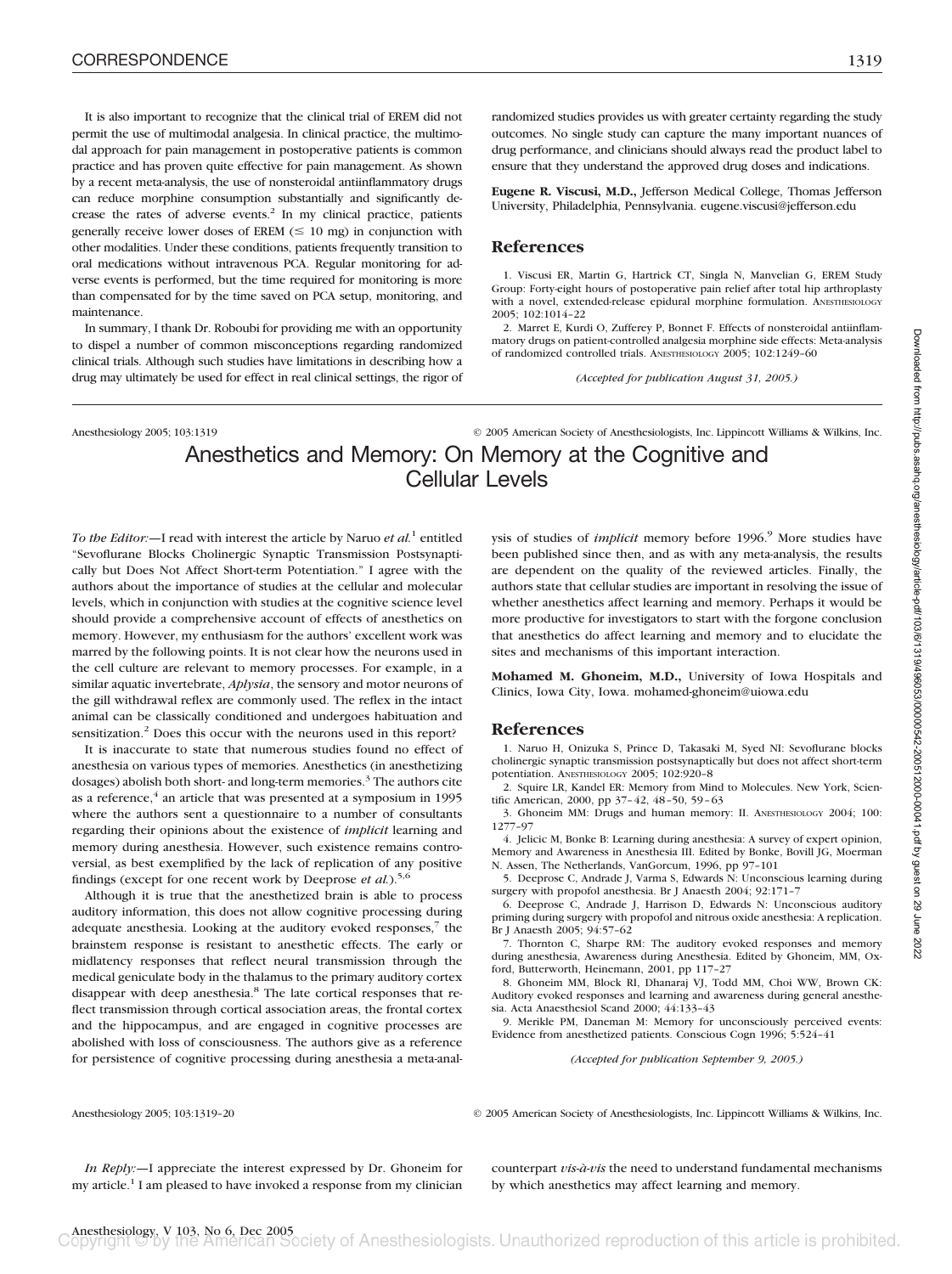To clarify how cultured neurons may be relevant to memory processes, I wish to point out that at both the cellular and the molecular level, most fundamental mechanisms underlying synaptic plasticity are preserved in a vast majority of *in vitro* (slices or cultured neurons) preparations. These plastic changes in synaptic activity, in turn, are thought to form the basis for learning and memory in most animals ranging from worms, snails, and flies to humans. Therefore, it is highly appropriate and useful to take advantage of *in vitro* preparations for understanding complex processes such as learning and memory. Regarding the usefulness of the model system for studies on synaptic plasticity and learning and memory, I wish to point out that mine was the first laboratory to have reconstructed the entire respiratory network in cell culture.2 I demonstrated that the *in vivo* reconstructed circuit, comprising behaviorally and functionally well-defined neurons, was sufficient to generate patterned respiratory rhythm in a manner similar to that seen *in vivo*. Both the Lukowiak (University of Calgary, Calgary, Alberta, Canada) and my laboratory have since demonstrated that the respiratory behavior in *Lymnaea* can be operantly conditioned<sup> $2-7$ </sup> to exhibit short-, intermediate-, and long-term memory and have identified the locus for these memory related changes<sup>7</sup> at the level of a single neuron. By selectively removing a single cell in the intact animals, I have subsequently provided direct evidence regarding the storage site for learning and memory-related changes in individual neurons. $8-15$  Moreover, using the cell culture model, I have not only defined the mechanisms that regulate synaptic efficacy<sup>16,17</sup> but also identified novel proteins<sup>18</sup> that can modulate synaptic strength *via* interactions with the glial cells. Therefore, I believe that the *Lymnaea* model is equally well suited for studies in synaptic plasticity and learning and memory—as has been the case in *Aplysia*.

Notwithstanding these strengths of my model and a clear demonstration in my article<sup>1</sup> that anesthetics do not affect short-term potentiation, I have still been very careful in drawing a generalized conclusion about the actions of sevoflurane on learning and memory. Specifically, I have explicitly stated in my article that "these data should be treated with caution as learning and memory involve a larger population of neurons, often requiring interplay between complex cognitive information processing mechanisms in the brain" (Discussion, first paragraph, page 924).

In the context of unresolved issues of whether anesthetics affect memory, the bottom line is that we still do not have the answer notwithstanding Dr. Ghoneim's claim that anesthetics have been shown to block learning and memory. I believe that unequivocal evidence in this regard would still require a multidisciplinary approach and concerted efforts by both clinical investigators and basic scientists.

**Naweed I. Syed, Ph.D.,** University of Calgary, Calgary, Alberta, Canada. nisyed@ucalgary.ca

## **References**

1. Naruo H, Onizuka S, Prince D, Takasaki M, Syed NI: Sevoflurane blocks excitatory cholinergic synaptic transmission postsynaptically but does not affect short-term potentiation. ANESTHESIOLOGY 2005; 102:920–8

2. Syed NI, Bulloch AGM, Lukowiak K: *In vitro* reconstruction of the respiratory central pattern generator (CPG) of the mollusk *Lymnaea*. Science 1990; 250:282–5

3. Lukowiak K, Ringseis E, Spencer G, Wildering W, Syed NI: Operant conditioning of aerial respiratory behavior in *Lymnaea*. J Exp Biol 1996; 199: 683–91

4. Lukowiak K, Cotter R, Westly J, Ringseis E, Spencer G, Syed NI: Long term memory of an operantly conditioned respiratory behavior in *Lymnaea stagnalis*. J Exp Biol 1998; 201:877–82

5. Spencer GE, Kazmi MH, Syed NI, Lukowiak K: Changes in the activity of a central pattern generator neuron following the reinforcement of an operantly conditioned behavior in Lymnaea. J Neurophysiol 2002; 88:1915–23

6. McComb C, Meems R, Syed NI, Lukowiak K: Electrophysiological differences in the neuronal circuit controlling aerial respiratory behavior between juvenile and adult *Lymnaea*. J Neurophysiol 2003; 90:983–92

7. Spencer GE, Syed NI, Lukowiak K: Neural changes after operant conditioning of the aerial respiratory behavior in *Lymnaea stagnalis*. J Neurosci 1999; 19:1836–43

8. Lukowiak K, Syed NI: Learning, memory and the respiratory rhythm generation. Comp Biochem Physiol Part A 1999; 124:265–74

9. Scheibenstock A, Krygier D, Haque Z, Syed NI, Lukowiak K: The soma of RPeD1 must be present for long-term memory formation of associative learning in *Lymnaea*. J Neurophysiol 2002; 88:1569–83

10. Lukowiak K, Haque Z, Spencer G, Varshay N, Sangha S, Syed NI: Longterm memory survives nerve injury and the subsequent regeneration process. Learn Mem 2003; 10:44–54

11. Haney J, Lukowiak K: Context learning and the effect of context on memory retrieval in *Lymnaea*. Learn Mem 2001; 8:35–43

12. Parvez K, Stewart O, Sanghara S, Lukowiak K: Boosting intermediate-term into long-term memory. J Exp Biol 2005; 208:1525–36

13. Lukowiak K, Sangha S, McComb C, Varshney N, Rosenegger D, Sandamoto H, Scheibenstock A: Associative learning and memory in *Lymnaea stagnalis*: How well do they remember? J Exp Biol 2003; 206:2097–103

14. Sangha S, Scheibenstock A, Morrow R, Lukowiak K: Extinction requires new RNA and protein synthesis and the soma of the cell right pedal dorsal 1 in *Lymnaea stagnalis*. J Neurosci 2003; 23:9842–51

15. Sangha S, Scheibenstock A, Lukowiak K: Reconsolidation of a long-term memory in *Lymnaea* requires new protein and RNA synthesis and the soma of right pedal dorsal 1. J Neurosci 2003; 23:8034–40

16. Munno DW, Prince DJ, Syed NI: Synapse number and synaptic efficacy are regulated by presynaptic cAMP and protein kinase A. J Neurosci 2003; 23: 4146–55

17. Woodin MA, Munno DW, Syed NI: Trophic factor-induced excitatory synaptogenesis involves postsynaptic modulation of nicotinic acetylcholine receptors. J Neurosci 2002; 22:505–14

18. Smit AB, Syed NI, Schapp D, Klumperman J, Kits KS, Lodder H, van der Schors RC, van Elk R, Sorgedrager B, Brejc K, Sixma T, Geraerts WPM: AChBP, a glia-derived acetylcholine-receptor-like modulation of cholinergic synaptic transmission. Nature 2001; 411:261–8

*(Accepted for publication September 9, 2005.)*

Anesthesiology 2005; 103:1320–1 © 2005 American Society of Anesthesiologists, Inc. Lippincott Williams & Wilkins, Inc.

Regular Clinical Use Bispectral Index Monitoring May Result in Lighter Depth of Anesthesia as Reflected in Average Higher Bispectral Index Values

*To the Editor:—*A recent study demonstrated that cumulative deep hypnotic time (Bispectral Index of the electroencephalogram [BIS] below  $45$ ) is a significant variable in postoperative outcomes.<sup>1</sup> The importance of anesthetic duration and depth is interesting and somewhat surprising, and emphasizes the need to more carefully evaluate the impact of intraoperative management strategies on outcome.<sup>2</sup> Anesthesiologists are now more concerned with assuring adequate depth of anesthesia for both clinical and professional liability reasons. We investigated whether the regular use of BIS monitoring could lead anesthesiologists to work with lighter levels of depth of anesthesia.

Data collected during consecutive neurosurgical interventions (research committee approved and informed consent) with the same anesthesiologist were used in this study. Data were systematically collect on the same weekday in the same operating room during a whole year. Patients were submitted to general anesthesia using propofol (1% Fresenius; Fresenius Kabi Pharma Portugal Lda., Carnaxide, Portugal) and remifentanil (20 µg/ml Ultiva®; GlaxoSmithKline-Produtos Farmacêuticos Lda., Algés, Portugal). Patients with pathologies that

Supported by the Foundation for Science and Technology, Lisbon, Portugal, under project POSC/EEA-SRI/57607/2004.